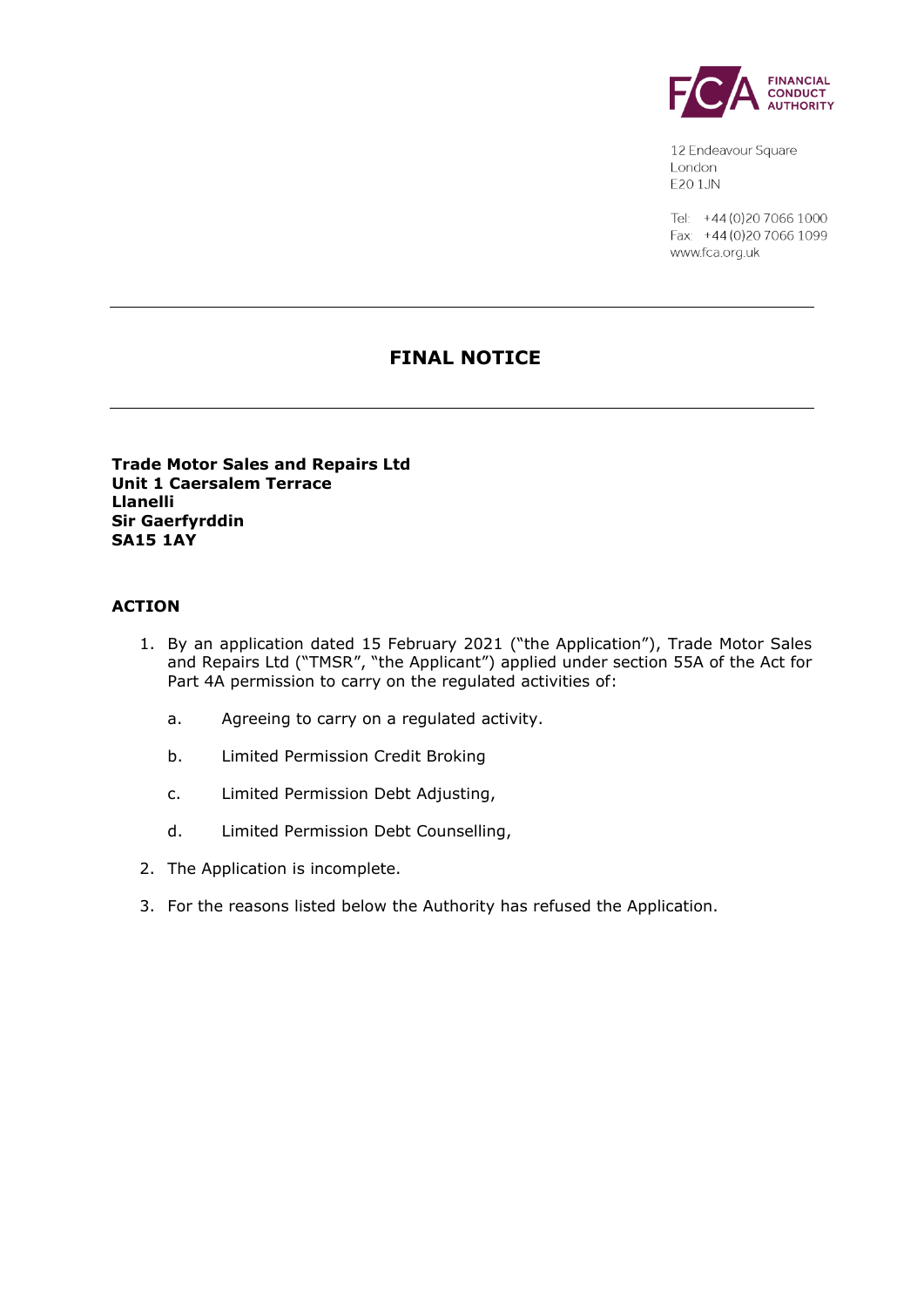#### **SUMMARY OF REASONS**

- 4. TMSR has failed to respond to requests for the provision of information, considered by the Authority, to be necessary to allow the Application to be determined.
- 5. By its Warning Notice dated 17 December 2021, the Authority gave notice that it proposed to refuse the application and that TMSR was entitled to make representations to the Authority about that proposed action. No representations were received.
- 6. As no representations were received by the Authority from TMSR within the time allowed by the Warning Notice, the default procedures in paragraph 2.3.2 of the Authority's Decision Procedure and Penalties Manual apply, permitted the Authority to treat the matters referred to in its Warning Notice as undisputed and, accordingly, allowed the Authority to give a Decision Notice.
- 7. By its Decision Notice dated 21 January 2022 the Authority gave TMSR notice that it had decided to take the action described above. TMSR had 28 days from the date the Decision Notice was given to refer the matter to the Tribunal. No referral was made to the Tribunal within this period of time or to date.
- 8. Under section 390 (1) of the Act, the Authority, having decided to refuse the Application and there having been no reference of that decision to the Tribunal, must give TMSR a Final Notice of its refusal.
- 9. The Authority decided to refuse the Application and to give this Final Notice as TMSR has failed to provide the information required by the Authority, and in circumstances where its requests for information have not been met the Authority cannot ensure that TMSR satisfies, and will continue to satisfy, the threshold conditions.
- 10. The failure to provide the information raises concerns as to whether TMSR:
	- a. can be effectively supervised by the Authority as required by threshold condition 2C;
	- b. has appropriate human resources, given TMSR's failure to provide the Authority with the requested information as required by threshold condition 2D; and
	- c. will conduct its business with integrity and in compliance with proper standards as required by threshold condition 2E.

#### **DEFINITIONS**

11. The definitions below are used in this Final Notice.

"the Act" means the Financial Services and Markets Act 2000;

"the Application" means the application referred to in paragraph 1 above;

"the Authority" means the body corporate previously known as the Financial Services Authority and renamed on 1 April 2013 as the Financial Conduct Authority;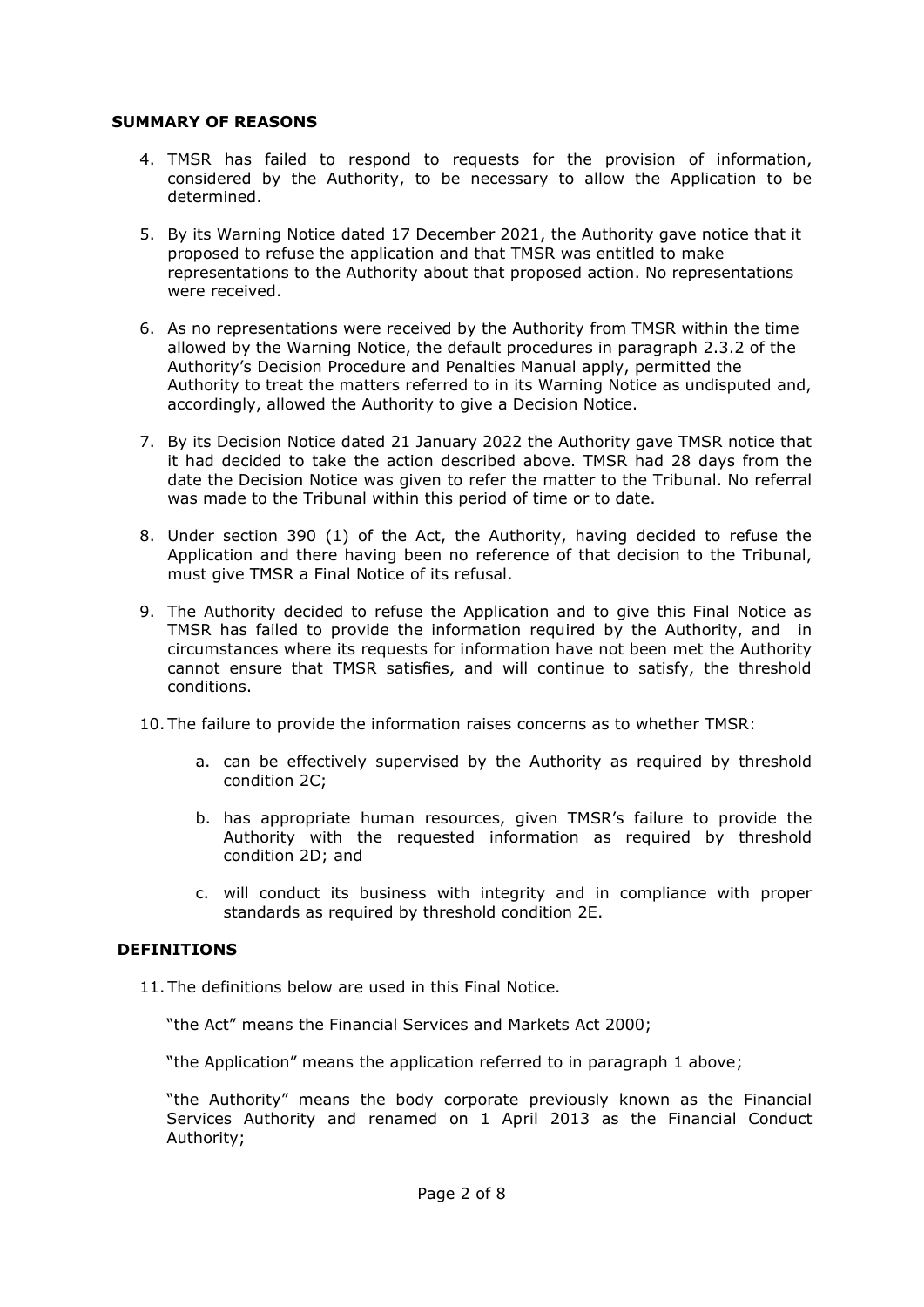"SMF29" means the SMF29 Limited Scope Function;

"SUP" means the Supervision section of the Authority's handbook;

"SYSC" means the Senior Management Arrangements, Systems and Controls section of the Authority's handbook; and

"the Tribunal" means the Upper Tribunal (Tax & Chancery Chamber).

### **FACTS AND MATTERS**

- 12. The Application was received by the Authority on 15 February 2021.
- 13. Further information was requested from TMSR under section 55U(5) of the Act.
- 14. The Authority requested the following information in support of the Application:
	- a. In an email dated 23 June 2021, the Authority requested further information from the SMF 29 applicant. The Authority requested a response by 30 June 2021.
	- b. In an email dated 14 November 2021, the Authority reiterated its request for the above information and requested the Applicant respond by 21 November 2021.
	- c.On 23 November 2021, the Authority attempted to contact the Applicant using the telephone number provided on its application form. The Authority left a voicemail message requesting the Applicant urgently contact the Authority or respond to the Authority's previous emails.
- 15. TMSR failed to provide the outstanding information or contact the Authority further.
- 16. On 25 November 2021, the Authority sent a letter to TMSR, by way of email and recorded delivery, noting the lack of a response to its requests for the information. The Authority also informed it that a failure to provide the information would result in the Application being determined, based upon the information received to date, and that this might result in the Authority issuing TMSR with a Warning Notice proposing to refuse the Application.
- 17. TMSR failed to provide the outstanding information by the stated deadline. The Authority notes that the correspondence sent to the Applicant by recorded delivery, was returned as the address was inaccessible. The Authority also did not receive a response to its email correspondence to the Applicant.
- 18. On 17 December 2021 the Authority issued a Warning Notice to the Applicant, proposing to refuse the application, and that TMSR was entitled to make representations to the Authority about that proposed action. The Authority requested that any such representations were made to it by 14 January 2022. No representations were received.
- 19. On 21 January 2022 the Authority issued a Decision Notice to TMSR stating that it had decided to take the action set out in its Warning Notice. TMSR had 28 days from the date the Decision Notice was given to refer the matter to the Tribunal. No referral was made to the Tribunal within this period of time or to date.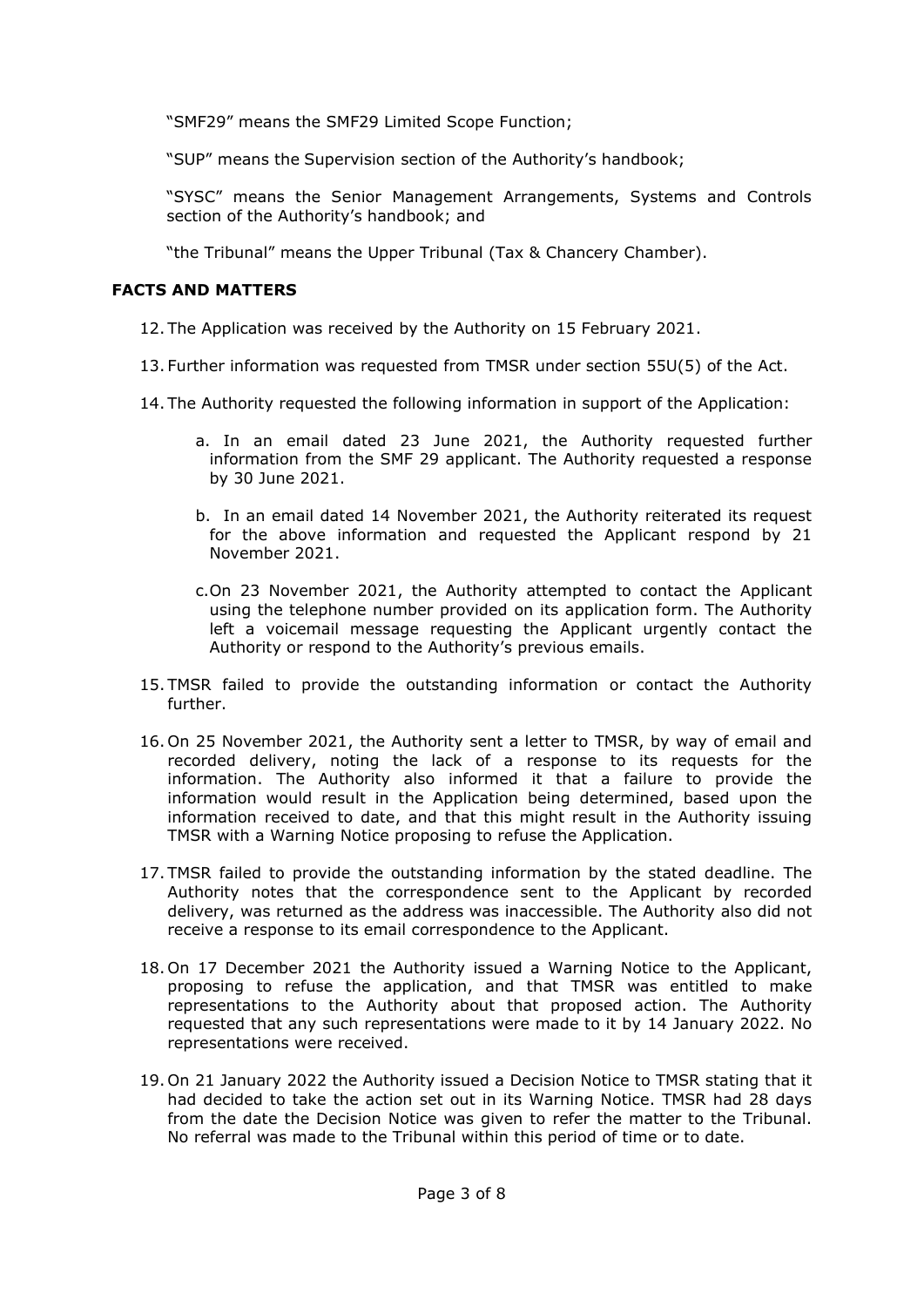### **IMPACT ON THRESHOLD CONDITIONS**

- 20. TMSR has failed to respond to four separate requests for the provision of information considered by the Authority to be necessary to allow the Application to be determined. The final request gave TMSR 10 business days to respond and included a statement to the effect that TMSR must contact the Authority, or the Authority would issue TMSR with a Warning Notice.
- 21. The Authority has therefore determined the Application based upon the information received to date, in circumstances where its requests for information have not been met. Having reviewed that information, the Authority cannot ensure that TMSR satisfies, and will continue to satisfy, the threshold conditions.
- 22.Authorised firms (and those seeking authorisation) are expected to engage with the Authority in an open and cooperative way. The failure to provide the requested information raises concerns that TMSR would fail to do so if the Application were to be granted.
- 23. The failure to provide the information raises concerns as to whether TMSR:
	- a. can be effectively supervised by the Authority as required by threshold condition 2C;
	- b. has appropriate human resources, given TMSR's failure to provide the Authority with the requested information as required by threshold condition 2D; and
	- c. will conduct its business with integrity and in compliance with proper standards as required by threshold condition 2E.
- 24. On the basis of the facts and matters described above, the Authority cannot ensure that TMSR satisfies, and will continue to satisfy, the threshold conditions and accordingly has decided to refuse the application.

#### **PROCEDURAL MATTERS**

#### **Important Notices**

25. This Final Notice is given under section 390 (1) of the Act.

### **Publication**

- 26.Sections 391(4), 391(6) and 391(7) of the Act apply to the publication of information about the matter to which this Notice relates.
- 27. Under those provisions, the Authority must publish such information about the matter to which this Notice relates as the Authority considers appropriate. The information may be published in such manner as the Authority considers appropriate. However, the Authority may not publish information if such publication would, in the opinion of the Authority, be unfair to you or prejudicial to the interests of consumers or detrimental to the stability of the UK financial system. The Authority intends to publish such information about the matter to which this Final Notice relates as it considers appropriate.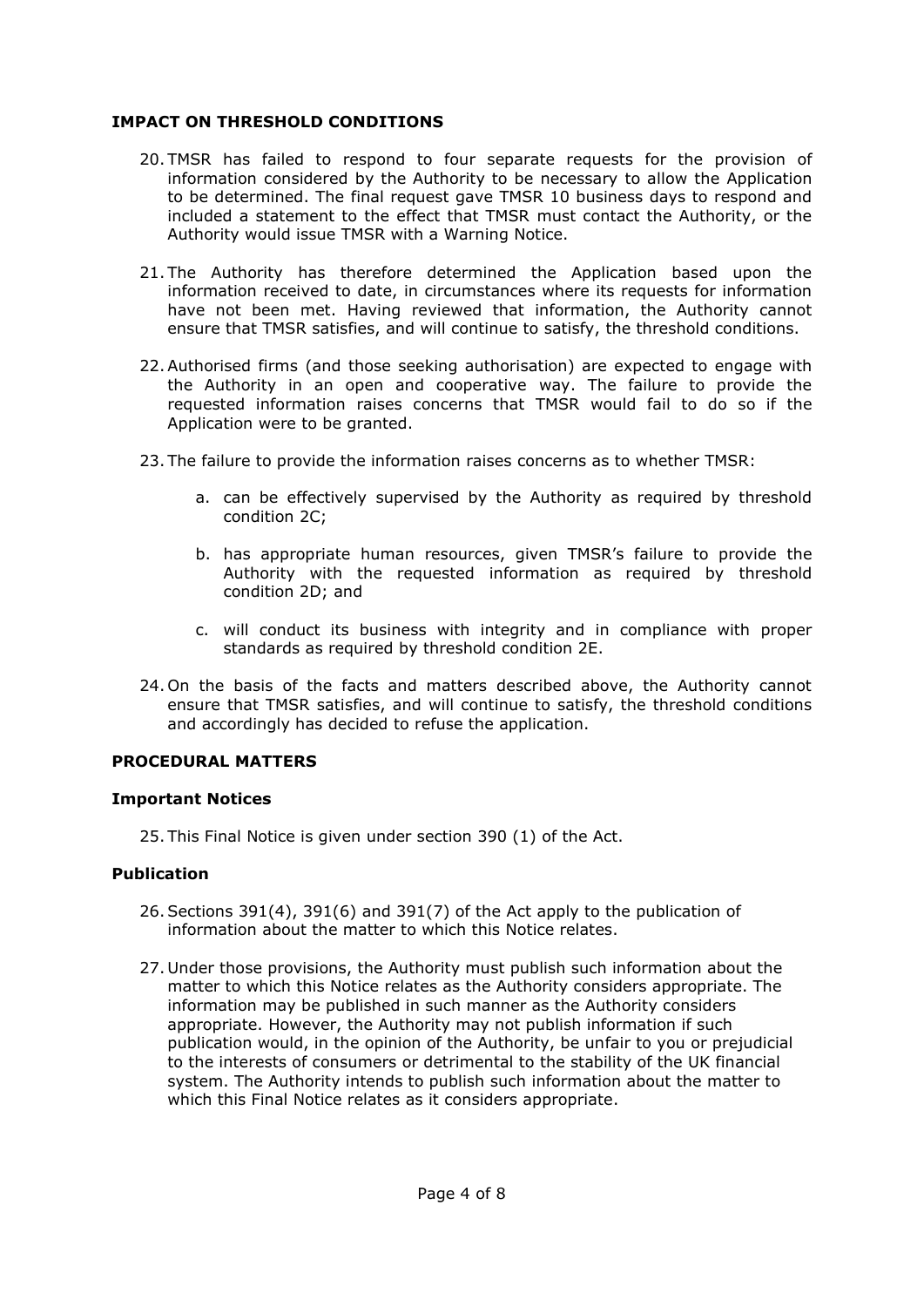## **Authority contacts**

28. For more information concerning this matter generally, contact Jason Sullivan, Credit & Lending at the Authority (direct line: 020 7066 61283 / email: [jason.sullivan@fca.org.uk\)](mailto:jason.sullivan@fca.org.uk).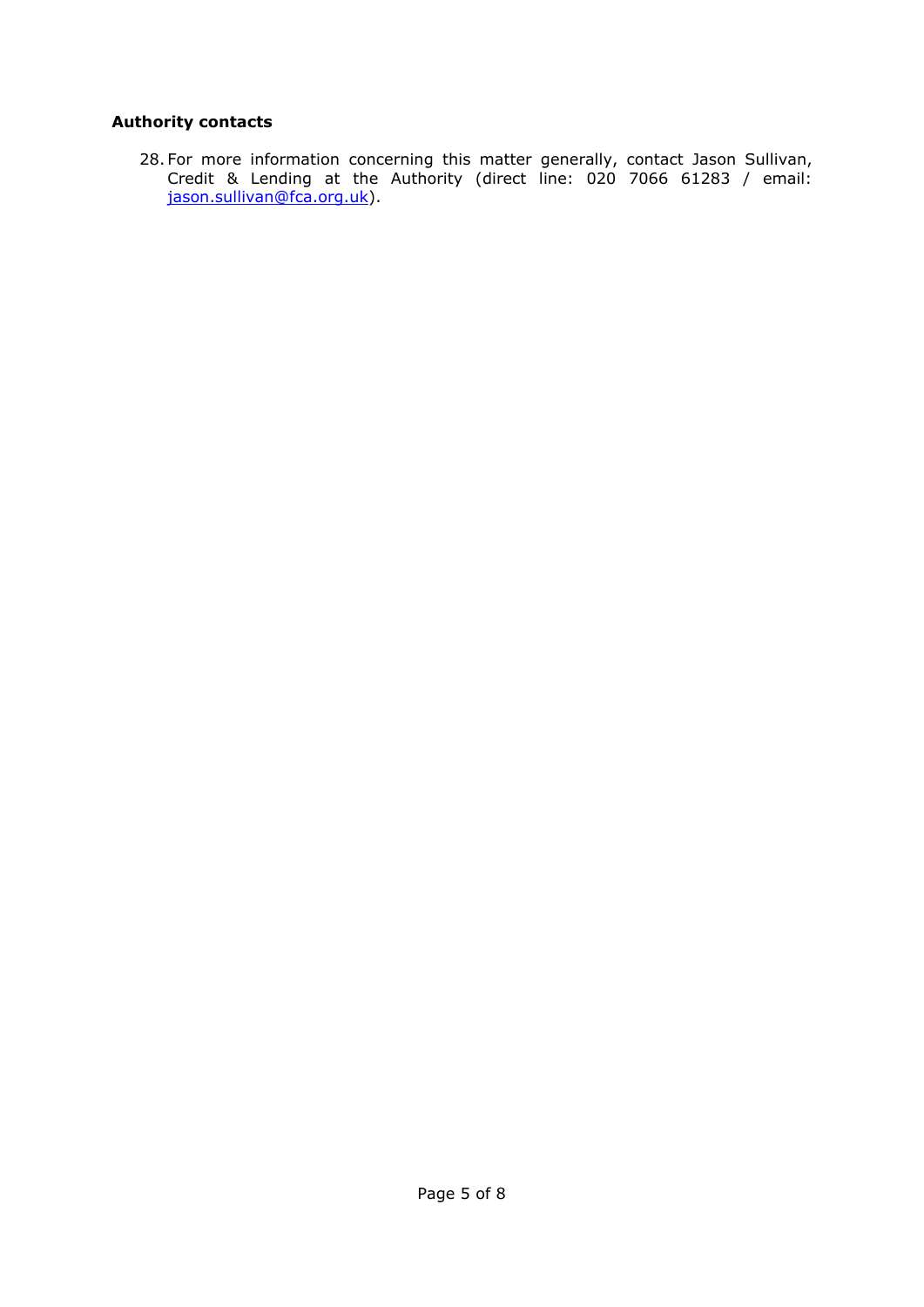### **ANNEX A – REGULATORY PROVISIONS RELEVANT TO THIS FINAL NOTICE**

#### **Relevant Statutory Provisions**

- 1. Section 55A(1) of the Act provides for an application for permission to carry on one or more regulated activities to be made to the appropriate regulator. Section 55A(2) defines the "appropriate regulator" for different applications.
- 2. Section 55B(3) of the Act provides that, in giving or varying permission, imposing or varying a requirement, or giving consent, under any provision of Part 4A of the Act, each regulator must ensure that the person concerned will satisfy, and continue to satisfy, in relation to all of the regulated activities for which the person has or will have permission, the threshold conditions for which that regulator is responsible.
- 3. The threshold conditions are set out in schedule 6 of the Act. In brief, the threshold conditions relate to:
	- (1) Threshold condition 2B: Location of offices
	- (2) Threshold condition 2C: Effective supervision
	- (3) Threshold condition 2D: Appropriate resources
	- (4) Threshold condition 2E: Suitability
	- (5) Threshold condition 2F: Business model

### **Relevant provisions of the Authority's Handbook**

- 4. In exercising its powers in relation to the granting of a Part 4A permission, the Authority must have regard to guidance published in the Authority's Handbook, including the part entitled Threshold Conditions ("COND"). The main considerations in relation to the action specified are set out below.
- 5. COND 1.3.2G(2) states that, in relation to threshold conditions 2D to 2F, the Authority will consider whether a firm is ready, willing and organised to comply on a continuing basis with the requirements and standards under the regulatory system which will apply to the firm if it is granted Part 4A permission.
- 6. COND 1.3.3AG provides that, in determining the weight to be given to any relevant matter, the Authority will consider its significance in relation to the regulated activities for which the firm has, or will have, permission in the context of its ability to supervise the firm adequately, having regard to the Authority's statutory objectives. In this context, a series of matters may be significant when taken together, even though each of them in isolation might not give serious cause for concern.
- 7. COND 1.3.3BG provides that, in determining whether the firm will satisfy, and continue to satisfy, the Authority threshold conditions, the Authority will have regard to all relevant matters, whether arising in the United Kingdom or elsewhere.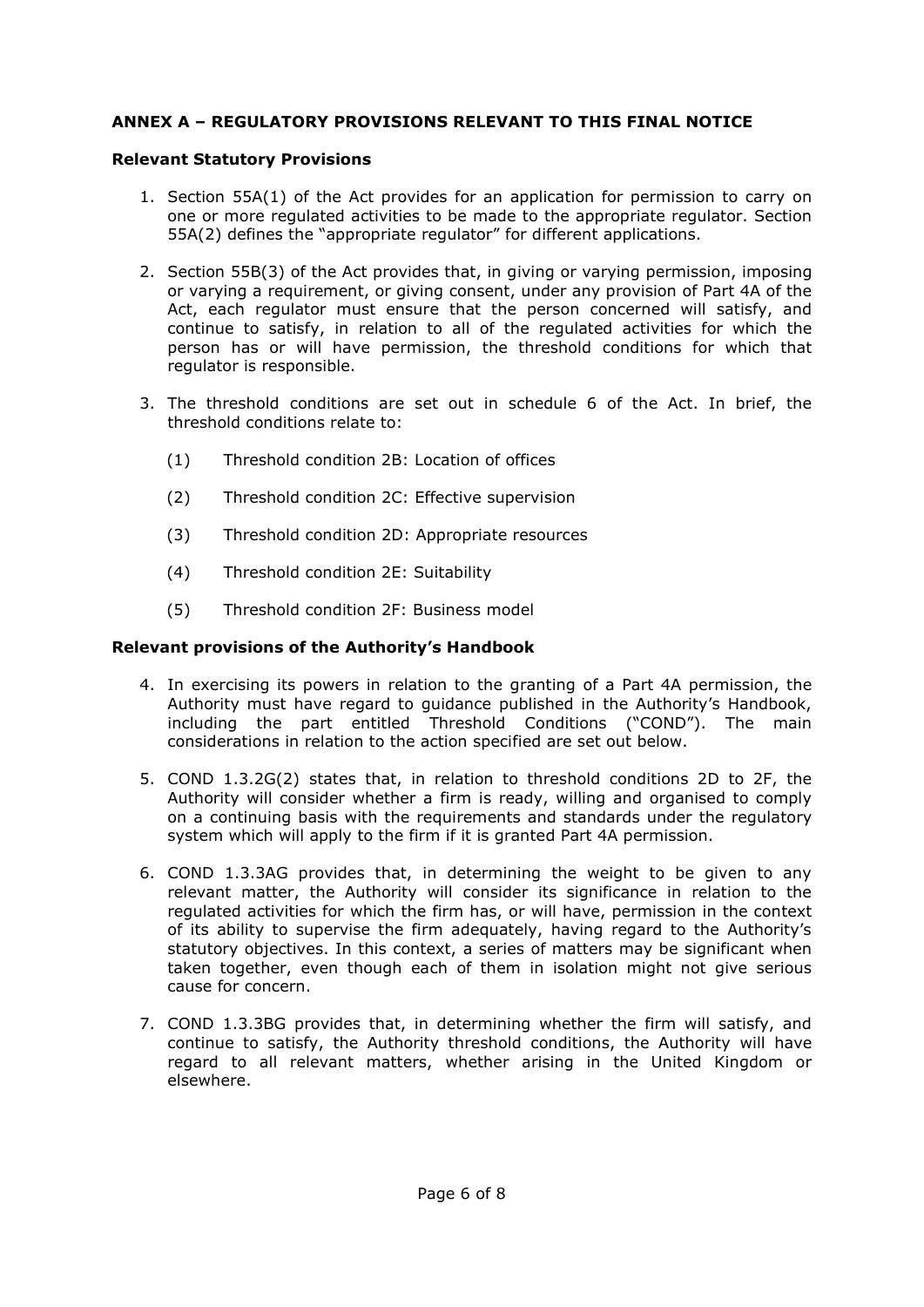### Threshold Condition 2C: Effective Supervision

8. COND 2.3.3G states that, in assessing the threshold condition set out in paragraph 2C of Schedule 6 to the Act, factors which the Authority will take into consideration include, among other things, whether it is likely that the Authority will receive adequate information from the firm to determine whether it is complying with the requirements and standards under the regulatory system for which the Authority is responsible and to identify and assess the impact on its statutory objectives; this will include consideration of whether the firm is ready, willing and organised to comply with Principle 11 (Relations with regulators) and the rules in SUP on the provision of information to the Authority.

#### Threshold condition 2D: Appropriate Resources

- 9. COND 2.4.2G(2) states that the Authority will interpret the term 'appropriate' as meaning sufficient in terms of quantity, quality and availability, and 'resources' as including all financial resources (though only in the case of firms not carrying on, or seeking to carry on, a PRA-regulated activity), non-financial resources and means of managing its resources; for example, capital, provisions against liabilities, holdings of or access to cash and other liquid assets, human resources and effective means by which to manage risks.
- 10.COND 2.4.2G(2A) provides that, 'non-financial resources' of the firm include human resources it has available.
- 11.COND 2.4.2G (3) states that high level systems and control requirements are in SYSC. The Authority will consider whether the firm is ready, willing and organised to comply with these and other applicable systems and controls requirements when assessing if it has appropriate non-financial resources for the purpose of the threshold conditions set out in threshold condition 2D.

### Threshold condition 2E: Suitability

- 12.COND 2.5.2G(2) states that the Authority will also take into consideration anything that could influence a firm's continuing ability to satisfy the threshold conditions set out in paragraphs 2E and 3D of Schedule 6 to the Act. Examples include the firm's position within a UK or international group, information provided by overseas regulators about the firm, and the firm's plans to seek to vary its Part 4A permission to carry on additional regulated activities once it has been granted that permission.
- 13.COND 2.5.4G(2)(c)G states that examples of the kind of general considerations to which the Authority may have regard when assessing whether a firm will satisfy, and continue to satisfy, threshold condition 2E include, but are not limited to, whether the firm can demonstrate that it conducts, or will conduct, its business with integrity and in compliance with proper standards.
- 14.COND 2.5.6G provides that examples of the kind of particular considerations to which the Authority may have regard when assessing whether a firm will satisfy, and continue to satisfy, this threshold condition include, but are not limited to, whether the firm has been open and co-operative in all its dealings with the Authority and any other regulatory body (see Principle 11 (Relations with regulators)) and is ready, willing and organised to comply with the requirements and standards under the regulatory system (such as the detailed requirements of SYSC and, in relation to a firm not carrying on, or seeking to carry on, a PRA-